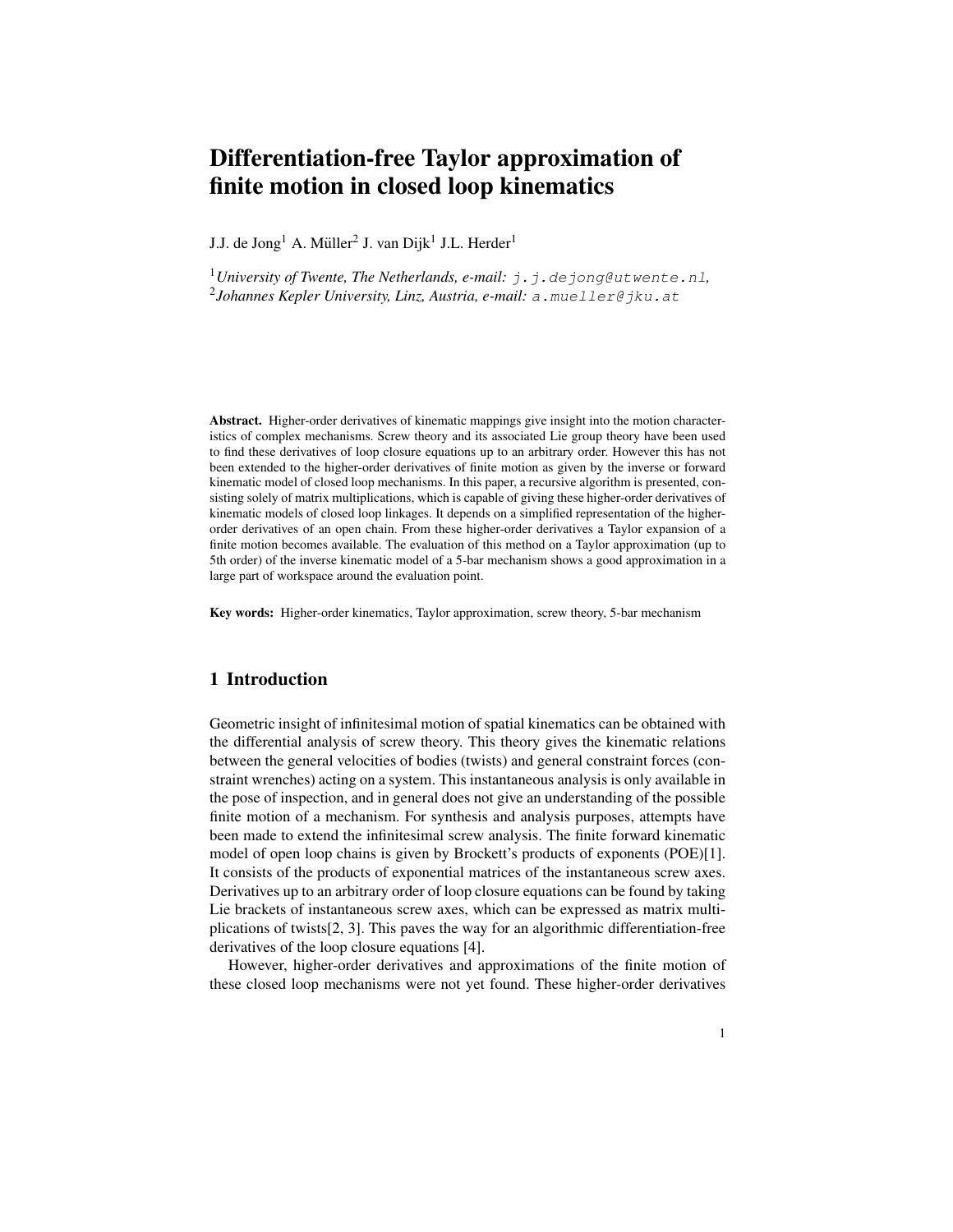of finite motion can be used for finding conditions for invariant properties of kinematics and dynamics such as required for balancing, synthesis and analysis of rigid body motions. Moreover, such an approximation is advantageous since closed form kinematic mappings are not always available for the more complex mechanisms. Unfortunately, processing these higher-order, multivariate derivatives require elaborate bookkeeping, as can be seen in the implementation of the higher-order chain rule, the Faa di Bruno's rule[\[5\]](#page-7-4).

In this paper a simplified representation of the higher-order derivatives of the screw systems is presented which has a structure similar to the Brockett's POE. With Vetters method for managing higher order matrix derivatives [\[6\]](#page-7-5) this enables us to obtain a recursive, differentiation-free algorithm for higher-order derivatives of the solution to the closure equations. Using the resulting higher-order closure Jacobians, a Taylor approximation of the closed loop kinematics is performed. The steps taken are exemplified with an approximation of the inverse kinematic model of a 5-bar mechanism.

Before we introduce the higher-order derivatives of the loop closure solution, the screw algebra theory is revisited and applied to an open chain. Based on this a simplified representation of higher-order derivatives of an open chain is presented [\(2.2\)](#page-2-0). After this the loop closure equations and the matrix derivatives are revisited [\(2.3-](#page-4-0)[2.4\)](#page-4-1). Using these rules finally the algorithm for determining the higher-order derivatives and its Taylor expansion is presented [\(2.5\)](#page-5-0) and its implementation shown for a 5-bar mechanism [\(2.6\)](#page-6-0).

# 2 Method

#### *2.1 Concepts and notation*

In the notation of screw theory as used in this paper, a reference frame  $(\psi_i)$  is associated to each rigid body *i*. Points in space  $(a)$  can be expressed with respect to this reference frame (denoted with superscript *a i* ). A change of reference frame follows from the homogeneous transformation matrix which consists of a rotation matrix  $(R)$  and a translation vector  $(o)$ . In the homogeneous representation the  $a^i$ -vector is appended with a 1.

$$
\boldsymbol{a}^j = \boldsymbol{H}_i^j \boldsymbol{a}^i \qquad \boldsymbol{H}_i^j = \begin{bmatrix} \boldsymbol{R}_i^j & \boldsymbol{o}_i^j \\ \mathbf{0} & 1 \end{bmatrix} \qquad \boldsymbol{H}_i^j = \begin{bmatrix} \begin{bmatrix} \boldsymbol{\omega}_i^j \times \end{bmatrix} \boldsymbol{v}_i^j \\ \mathbf{0} & 0 \end{bmatrix} \boldsymbol{H}_i^j = \begin{bmatrix} \boldsymbol{t}_i^j \times \end{bmatrix} \boldsymbol{H}_i^j \qquad (1)
$$

The time derivative of the transformation matrix is given by the twist  $(t_i^{k,j})$ , th generalized velocity, of body *i* with respect to body *j* expressed in frame *k*. For clarity reasons the subscript and second superscript are omitted when possible. The twist is a vector containing the angular ( $\omega$ ) and translational ( $\nu$ ) velocity. The  $\lceil \omega \times \rceil$  denotes the skew symmetric matrix form of  $\omega$ . The twist's frame of expression changes with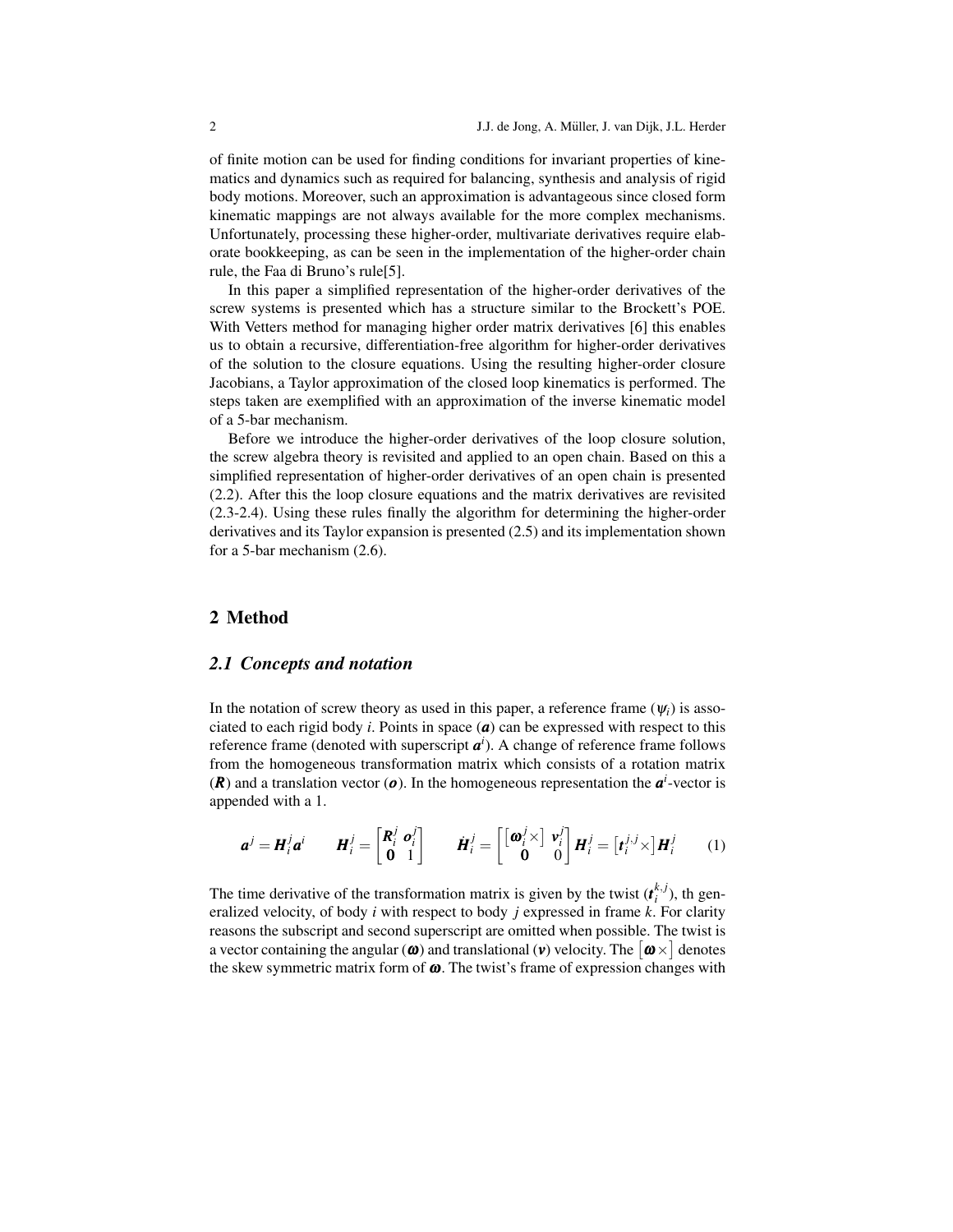Differentiation-free Taylor approximation of finite motion in closed loop kinematics 3

the adjoint transformation matrices here denoted with  $Ad(\mathbf{H}_i^j)$ .

$$
\boldsymbol{t}^{j} = Ad(\boldsymbol{H}_{i}^{j})\boldsymbol{t}^{i} \qquad \qquad Ad(\boldsymbol{H}_{i}^{j}) = \begin{bmatrix} \boldsymbol{R}_{i}^{j} & \boldsymbol{0} \\ \left[\boldsymbol{o}_{i}^{j} \times \right] \boldsymbol{R}_{i}^{j} & \boldsymbol{R}_{i}^{j} \end{bmatrix} \qquad (2)
$$

The time derivative of adjoint transformation matrix is given in terms of instantaneous transformation matrix *ad t* .

$$
\frac{d}{dt}\left(Ad\left(\mathbf{H}_{i}^{j}\right)\right) = ad\left(\mathbf{t}_{i}^{j,j}\right)Ad\left(\mathbf{H}_{i}^{j}\right) \qquad ad\left(\mathbf{t}\right) = \begin{bmatrix} \begin{bmatrix} \mathbf{\omega} \times \end{bmatrix} & \mathbf{0} \\ \begin{bmatrix} \mathbf{\omega} \times \end{bmatrix} & \begin{bmatrix} \mathbf{\omega} \times \end{bmatrix} \end{bmatrix} \qquad (3)
$$

This matrix itself can be expressed in an other reference frame according to a nested transform:

<span id="page-2-1"></span>
$$
ad(\boldsymbol{t}^j) = ad\Big(Ad(\boldsymbol{H}_i^j)\boldsymbol{t}^i\Big) = Ad(\boldsymbol{H}_i^j)ad(\boldsymbol{t}^i)Ad(\boldsymbol{H}_j^i)
$$
(4)

Using these twists, a concise formulation for the forward kinematic mapping of an open chain is available in the form of Brockett's product of exponentials [\[1\]](#page-7-0):

<span id="page-2-3"></span>
$$
Ad(\boldsymbol{H}_n^0(\boldsymbol{q})) = \prod_{i=1}^n Ad(\boldsymbol{H}_i^{i-1}(q_i)) = \prod_{i=1}^n e^{ad(\hat{\boldsymbol{t}}_i^0)q_i} Ad(\boldsymbol{H}_n^0(0))
$$
(5)

In here, the instantaneous screw vector  $\hat{\mathbf{t}}_i^0$ , denoted with a hat, specifies the amount of twist generated by the instantaneous motion of joint *i*, and is therefore a pure geometric entity. As this screw vector is always with respect to the previous body in the chain, the second superscript is omitted. The instantaneous screw vector of lower kinematic pairs are constant when expressed in the connecting frames e.q.  $\frac{d}{dt}\left(\hat{\bm{\mathit{t}}}^{i-1}_i\right)=\frac{d}{dt}\left(\hat{\bm{\mathit{t}}}^{i}_i\right)=\bm{0}.$ 

## <span id="page-2-0"></span>*2.2 Derivatives of twist systems (open chain)*

For an open chain, the higher-order partial derivatives can be found using the transformations of the previous section. A chain of transformations can be decomposed into constant and varying part of which the derivative is available. The nested transform [\(4\)](#page-2-1) of the twist gives a concise formulation of the derivative of a chain, provided that  $i \leq n$ .

$$
\frac{d}{dq_i}\left(\text{Ad}\left(\boldsymbol{H}_n^0\right)\right) = \text{Ad}\left(\boldsymbol{H}_{i-1}^0\right)\frac{d}{dq_i}\left(\text{Ad}\left(\boldsymbol{H}_i^{i-1}\right)\right)\text{Ad}\left(\boldsymbol{H}_n^i\right) \tag{6}
$$

$$
=Ad\big(\boldsymbol{H}_{i-1}^{0}\big)ad\big(\boldsymbol{\hat{t}}_{i}^{i-1}\big)Ad\big(\boldsymbol{H}_{i}^{i-1}\big)Ad\big(\boldsymbol{H}_{n}^{i}\big) \tag{7}
$$

<span id="page-2-2"></span>
$$
= ad\left(\hat{\boldsymbol{t}}_i^0\right) Ad\left(\boldsymbol{H}_n^0\right) \tag{8}
$$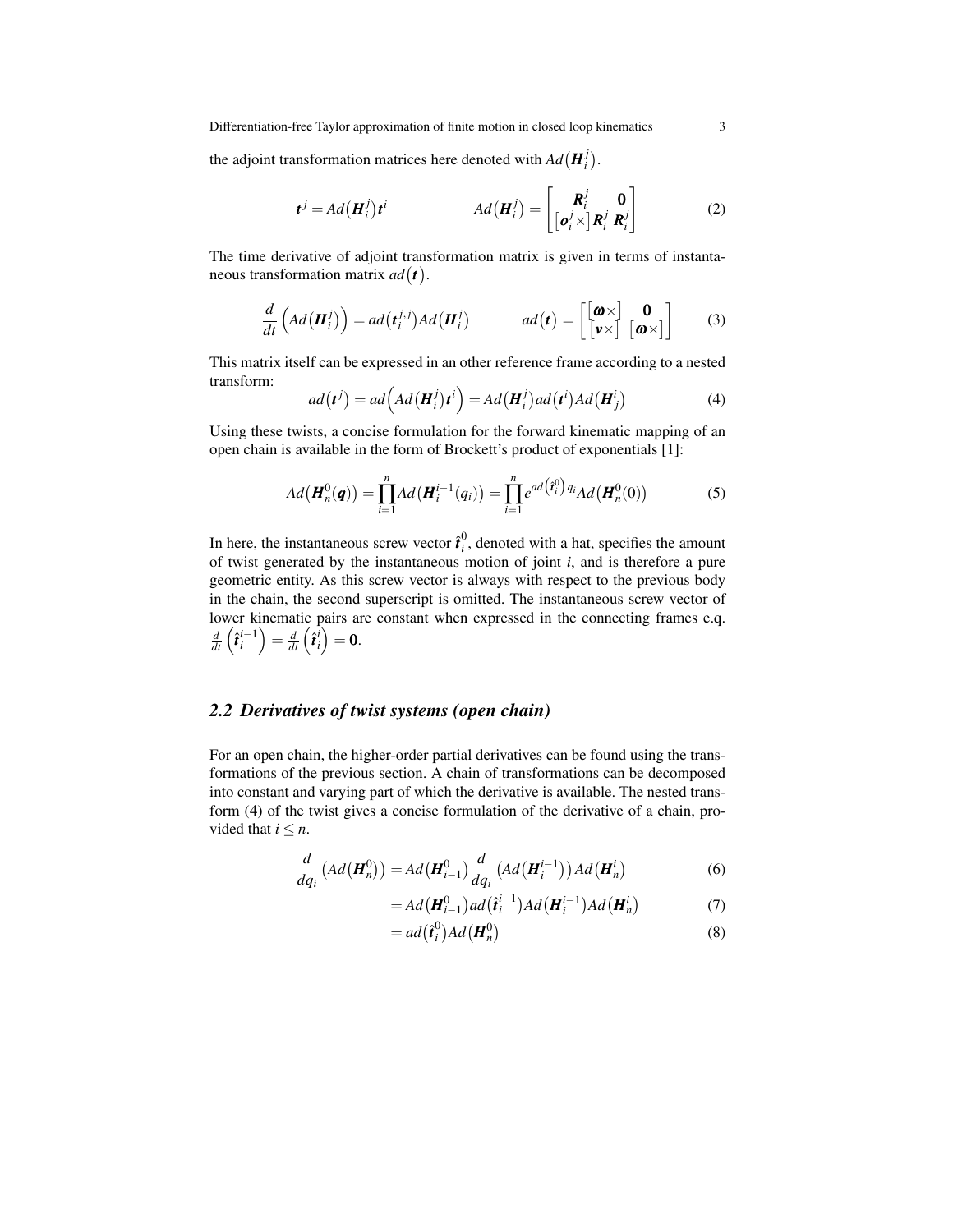For the second-order, such a concise representation also exists. For the consecutive derivative with respect to joint *j* there exist two possibilities, either it is after body *i* in the chain (case 1.) or before *i* in the chain (case 2).

1. Case 1.  $(i \leq j)$  In the case that joint *j* is higher in the chain than *i*, the twist is unaffected  $\left(\frac{d}{dq_j}\left(ad\left(\hat{t}_i^0\right)\right)=0\right)$ . Therefore, the second partial derivative becomes:

<span id="page-3-0"></span>
$$
\frac{d}{dq_j}\frac{d}{dq_i}\left(Ad\left(\boldsymbol{H}_n^0\right)\right) = ad\left(\hat{\boldsymbol{t}}_i^0\right) ad\left(\hat{\boldsymbol{t}}_j^0\right) Ad\left(\boldsymbol{H}_n^0\right) \tag{9}
$$

2. Case 2.  $(i \ge j)$  In the case that *j* is below *i* in the chain we use the nested transform property to split the chain into a dependent and independent part. It may be verified that  $\frac{d}{dq_j} \left( ad(\hat{\bm{t}}_i^j) Ad(\bm{H}_n^j) \right) = 0$ . Therefore:

$$
\frac{d}{dq_j}\frac{d}{dq_i}\left(Ad\left(\boldsymbol{H}_n^0\right)\right) = \frac{d}{dq_j}\left(Ad\left(\boldsymbol{H}_j^0\right)ad\left(\hat{\boldsymbol{t}}_i^j\right)Ad\left(\boldsymbol{H}_n^j\right)\right) \tag{10}
$$

<span id="page-3-1"></span>
$$
= \frac{d}{dq_j} \left( Ad\left(\boldsymbol{H}_j^0\right)\right) ad\left(\boldsymbol{\hat{t}}_i^j\right) Ad\left(\boldsymbol{H}_n^j\right) \tag{11}
$$

Using [\(8\)](#page-2-2) a matrix chain can be found and collected again using the nested transform:

$$
\frac{d}{dq_j}\frac{d}{dq_i}\left(Ad\left(\boldsymbol{H}_n^0\right)\right) = ad\left(\hat{\boldsymbol{t}}_j^0\right) ad\left(\hat{\boldsymbol{t}}_i^0\right) Ad\left(\boldsymbol{H}_n^0\right) \tag{12}
$$

Leaves us with an expression similar to [\(9\)](#page-3-0), with the difference that sequence of multiplication is swapped. This also follows from the symmetry (commutativity) property of mixed partial derivatives:  $\frac{d}{dq_i} \frac{d}{dq_i} (Ad(\mathbf{H}_n^0)) = \frac{d}{dq_i} \frac{d}{dq_j} (Ad(\mathbf{H}_n^0)).$ 

A consecutive application of [\(9\)](#page-3-0), and [\(12\)](#page-3-1) gives us the geometrical higher-order partial derivatives for any order, supplied in multi-index  $\pmb{\alpha}^1$  $\pmb{\alpha}^1$ , which is ordered from the base to the end-effector.

<span id="page-3-3"></span>
$$
D_{\boldsymbol{q}}^{(\boldsymbol{\alpha})}\left(Ad\left(\boldsymbol{H}_n^0\right)\right) = \prod_{i=1}^n \left((ad\left(\boldsymbol{\hat{t}}_i^0\right))^{\boldsymbol{\alpha}(i)}\right)Ad\left(\boldsymbol{H}_n^0\right) \tag{13}
$$

This result is similar to that of [\[3\]](#page-7-2), with the difference that the index ranges to distinguish between the sequence of derivatives are taken into account by the ordering of  $\alpha$ . From the commutative property of mixed partial derivatives it follows that for whatever sequence of differentiation the same results are obtained. Furthermore, it can be seen that [\(13\)](#page-3-3) resembles the structure of the Brockett's formula [\(5\)](#page-2-3) in the sense that the matrix multiplications follow the physical ordering of the chain.

<span id="page-3-2"></span><sup>&</sup>lt;sup>1</sup>  $D_{\mathbf{x}}^{(k)}$  (*A*) denotes the matrix collection of all *k*-th order partial derivatives of *A* with respect to *x*.  $D_{\bf x}^{({\bf a})}(A)$  denotes the mixed partial derivative with respect to the elements of *x*. A sequence of derivatives to each  $x_i$  with an order of the corresponding  $\alpha_i$  value. This assumes that the mixed partial derivative are commutative.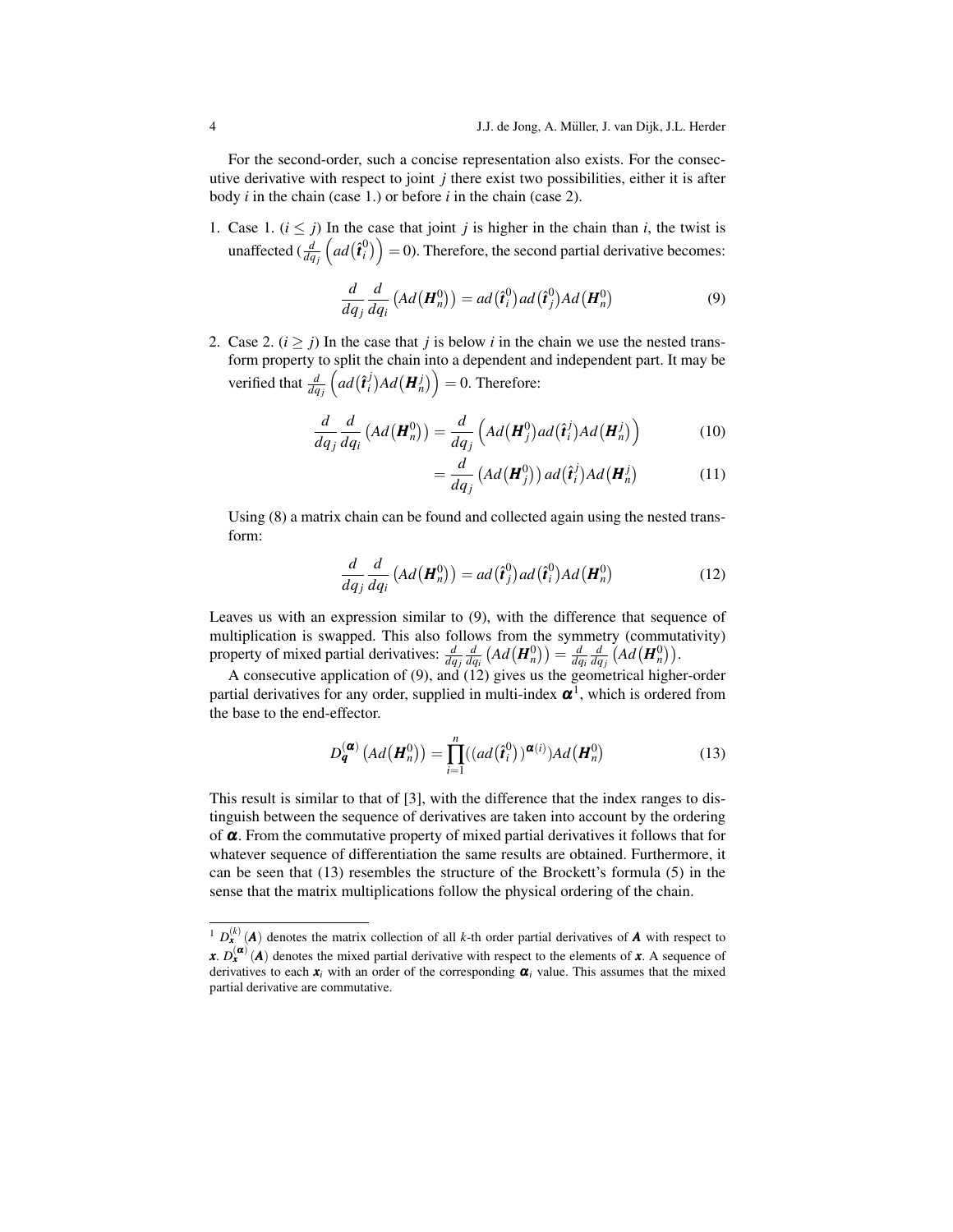Differentiation-free Taylor approximation of finite motion in closed loop kinematics 5

#### <span id="page-4-0"></span>*2.3 Loop closure equations*

The open-loop chain derivatives [\(13\)](#page-3-3) can be used for closed loops, as a closed loop can be seen as a connection of multiple open-loops. E.g., a simple loop can be seen as a open chain of with the last link fixed to the base. The loop closure equation (*f*) states how the members of the loop are constrained. It can be written in terms of independent  $(u)$  and dependent coordinates  $(v)$ , also termed input and output, respectively. The total set of coordinates we call  $\mathbf{s}^{\top} = [\mathbf{u}^{\top} \ \mathbf{v}^{\top}]$ . The solution to this problem is denoted by *c*, which can be the inverse, forward, or any other kinematic model giving an exact relation between independent and dependent coordinates.

$$
f(\mathbf{u}, \mathbf{v}) = \mathbf{0} \qquad \qquad \mathbf{v} = c(\mathbf{u}) \tag{14}
$$

The solution (*c*) to the loop closure is usually not available for complex mechanisms. Therefore, we are looking for a Taylor expansion using higher-order derivatives of the constraint formulation using the open loop derivatives of section [2.2.](#page-2-0) We start with the first order. This reads:

<span id="page-4-2"></span>
$$
\mathbf{0} = D_t(f) = D_{\mathbf{u}}(f) \dot{\mathbf{u}} + D_{\mathbf{v}}(f) \dot{\mathbf{v}} = \mathbf{U} \dot{\mathbf{u}} + \mathbf{V} \dot{\mathbf{v}} \tag{15}
$$

This gives rise to the Jacobians  $(C)$  and  $(K)$ , respectively linking  $\dot{v}$  and  $\dot{w}$  to  $\dot{u}$ .

$$
\dot{\mathbf{v}} = -\mathbf{V}^{-1}\mathbf{U}\dot{\mathbf{u}} = \mathbf{C}\dot{\mathbf{u}} = D_{\mathbf{u}}(c)\dot{\mathbf{u}} \qquad \dot{\mathbf{s}} = \mathbf{K}\dot{\mathbf{u}} = \begin{bmatrix} \mathbf{C} \\ \mathbf{I} \end{bmatrix} \dot{\mathbf{u}} \qquad (16)
$$

We already have seen that closure equations can be written as a function of transformation matrices of the open chain. Therefore, the higher-order partial derivatives of  $D_{s}^{(\alpha)}(U)$  and  $D_{s}^{(\alpha)}(V)$  are available. Now we are looking for a method of writing the higher-order closure Jacobian  $C_k = D_{\mathbf{u}}^{(k)}(c)$ 

## <span id="page-4-1"></span>*2.4 Multivariate matrix derivatives using Kronecker product*

The higher-order partial derivatives of matrices can be managed with the use of the Kronecker product [\[6\]](#page-7-5). Here the partial derivative version of the product rule, the chain rule and the inverse matrix derivative are given.

• Product rule of  $A(x) \in \mathbb{R}^{n \times m}$ ,  $B(x) \in \mathbb{R}^{m \times q}$ , for  $x \in \mathbb{R}^r$ , and *I* is an identity matrix:

$$
D_{\mathbf{x}}(A\mathbf{B}) = [D_{\mathbf{x}}(a_1)\mathbf{B} \dots D_{\mathbf{x}}(a_m)\mathbf{B}] + AD_{\mathbf{x}}(B)
$$
 (17)

$$
=D_{\mathbf{x}}(\mathbf{A})(\mathbf{B}\otimes\mathbf{I}_r)+\mathbf{A}D_{\mathbf{x}}(\mathbf{B})
$$
\n(18)

• Chain rule:

$$
D_{c}(\mathbf{A}(\boldsymbol{b}(\boldsymbol{c}))) = D_{\boldsymbol{b}}(\mathbf{A}) (\boldsymbol{I}_{m} \otimes D_{c}(\boldsymbol{b}))
$$
\n(19)

• Derivative of matrix inversion: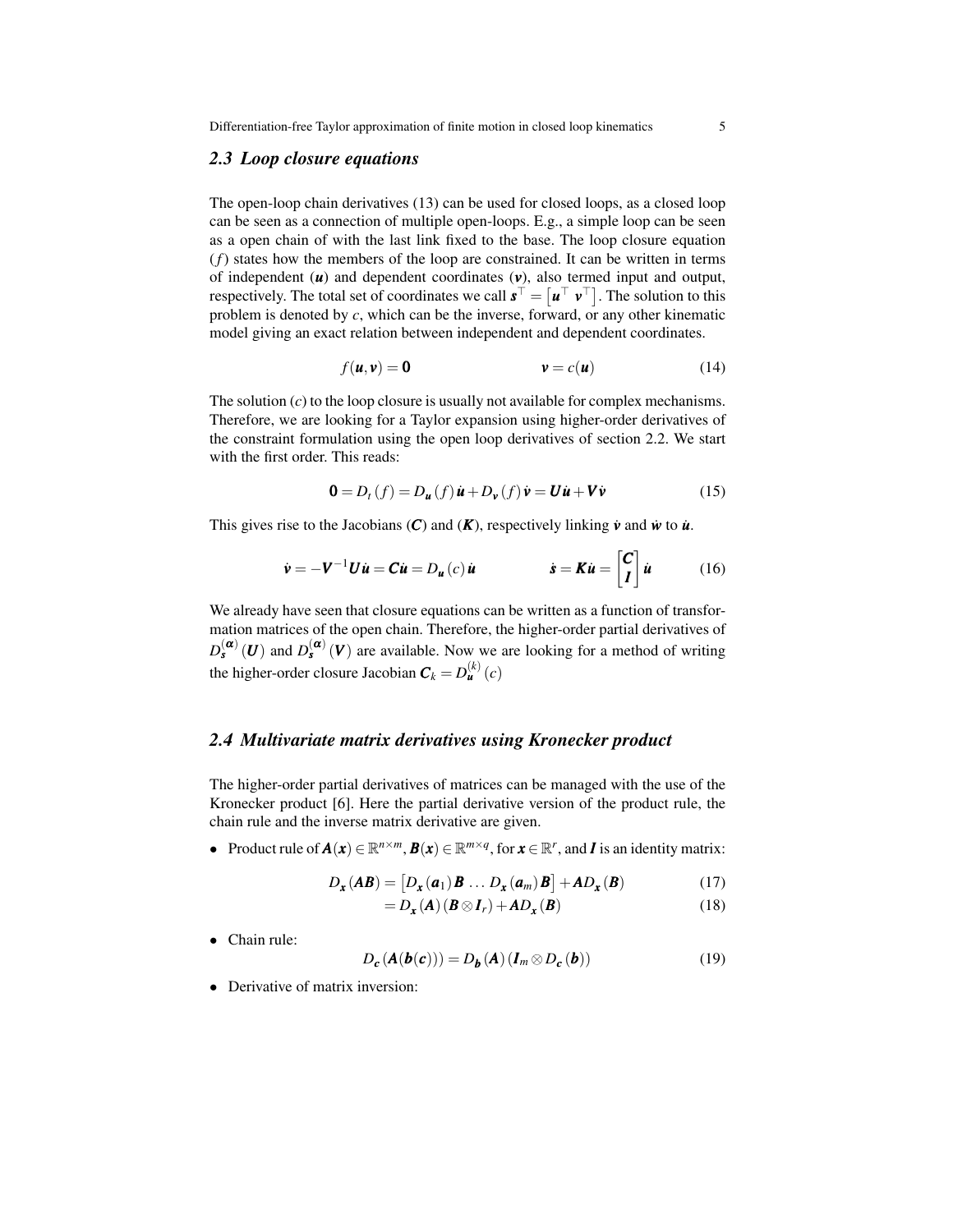6 J.J. de Jong, A. Muller, J. van Dijk, J.L. Herder ¨

$$
D_{\mathbf{x}}\left(\mathbf{A}^{-1}\right) = -\mathbf{A}^{-1}D_{\mathbf{x}}\left(\mathbf{A}\right)\left(\mathbf{A}^{-1}\otimes\mathbf{I}_r\right) \tag{20}
$$

Recursive applications of these rules allow the extension of these derivatives to higher orders.

## <span id="page-5-0"></span>*2.5 Higher-order closure Jacobians and Taylor approximation*

Using the rules of the previous section, the second-order derivatives (Hessian) of the solution to the constraint equations are found. This is done by consecutive application of the chain rule, the product rule, and the inverse matrix derivative to the Jacobian [\(16\)](#page-4-2) .

$$
D_{\boldsymbol{u}}(\boldsymbol{C}_1) = \boldsymbol{C}_2 = -[D_{\boldsymbol{s}}(\boldsymbol{V}^{-1})(\boldsymbol{U}\otimes\boldsymbol{I}) - \boldsymbol{V}^{-1}D_{\boldsymbol{s}}(\boldsymbol{U})](\boldsymbol{I}\otimes\boldsymbol{K})
$$
(21)

$$
= -\mathbf{V}^{-1}[D_{\mathbf{s}}(\mathbf{V})(\mathbf{C}_1 \otimes \mathbf{I}) + D_{\mathbf{s}}(\mathbf{U})](\mathbf{I} \otimes \mathbf{K})
$$
(22)

After reordering and combination of the Kronecker products, we can find a concise formulation of the Hessian matrix.

$$
\boldsymbol{C}_2 = -\boldsymbol{V}^{-1} \left[ D_s(\boldsymbol{V}) \ D_s(\boldsymbol{U}) \right] (\boldsymbol{K} \otimes \boldsymbol{K}) = -\boldsymbol{V}^{-1} \boldsymbol{F}_2 \boldsymbol{G}_2 \tag{23}
$$

A further derivation is applied to show that a similar structure as the Hessian can be found for the 3rd derivative. For higher orders this process can be repeated until the desired order is reached, giving us a recursive algorithm.

$$
D_{\boldsymbol{u}}(\boldsymbol{C}_2) = -\boldsymbol{V}^{-1} \left[ D_{\boldsymbol{s}}(\boldsymbol{V}) \ D_{\boldsymbol{s}}(\boldsymbol{F}_2) \ \boldsymbol{F}_2 \right] \begin{bmatrix} \boldsymbol{C}_2 \otimes \boldsymbol{K} \\ \boldsymbol{G}_2 \otimes \boldsymbol{K} \\ D_{\boldsymbol{u}}(\boldsymbol{G}_2) \end{bmatrix} = -\boldsymbol{V}^{-1} \boldsymbol{F}_3 \boldsymbol{G}_3 \qquad (24)
$$

This algorithm consist of three steps: 1) The higher-order derivatives of *V* , and *U* are filled into the proper location of  $\mathbf{F}_k$ . These can be found a priori by higherorder screw derivatives of the open-loop equivalent. 2) The  $G_k$  matrix is filled with precursory, lower-order results. 3) The combination of the three matrices give the subsequent partial derivative of the closure Jacobian  $(C_k)$ . The derivatives of the  $G_k$ matrix involves permutation for the derivatives of the Kronecker product [\[6\]](#page-7-5). The exact nature of this permutation is outside the scope of this paper.

The Taylor approximation of the loop closure solution can now be written using the partial derivatives of the closure Jacobians up to the *k*-th order. We assume that at the evaluation point the closure constraint is satisfied, and that  $s = 0$  such that the Taylor series becomes a Maclaurin series. The input for the independent variables is given as a power (denoted with the  $\frac{\otimes i}{i}$ ) of Kronecker products [\[6\]](#page-7-5):

$$
\boldsymbol{v}(\boldsymbol{u}) = \boldsymbol{0} + \boldsymbol{C}_1 \boldsymbol{u} + \frac{1}{2!} \boldsymbol{C}_2 (\boldsymbol{u} \otimes \boldsymbol{u}) + \frac{1}{3!} \boldsymbol{C}_3 (\boldsymbol{u} \otimes \boldsymbol{u} \otimes \boldsymbol{u}) + \ldots \approx \sum_{i=1}^k \frac{1}{i!} \boldsymbol{C}_i \boldsymbol{u}^{\otimes i} \qquad (25)
$$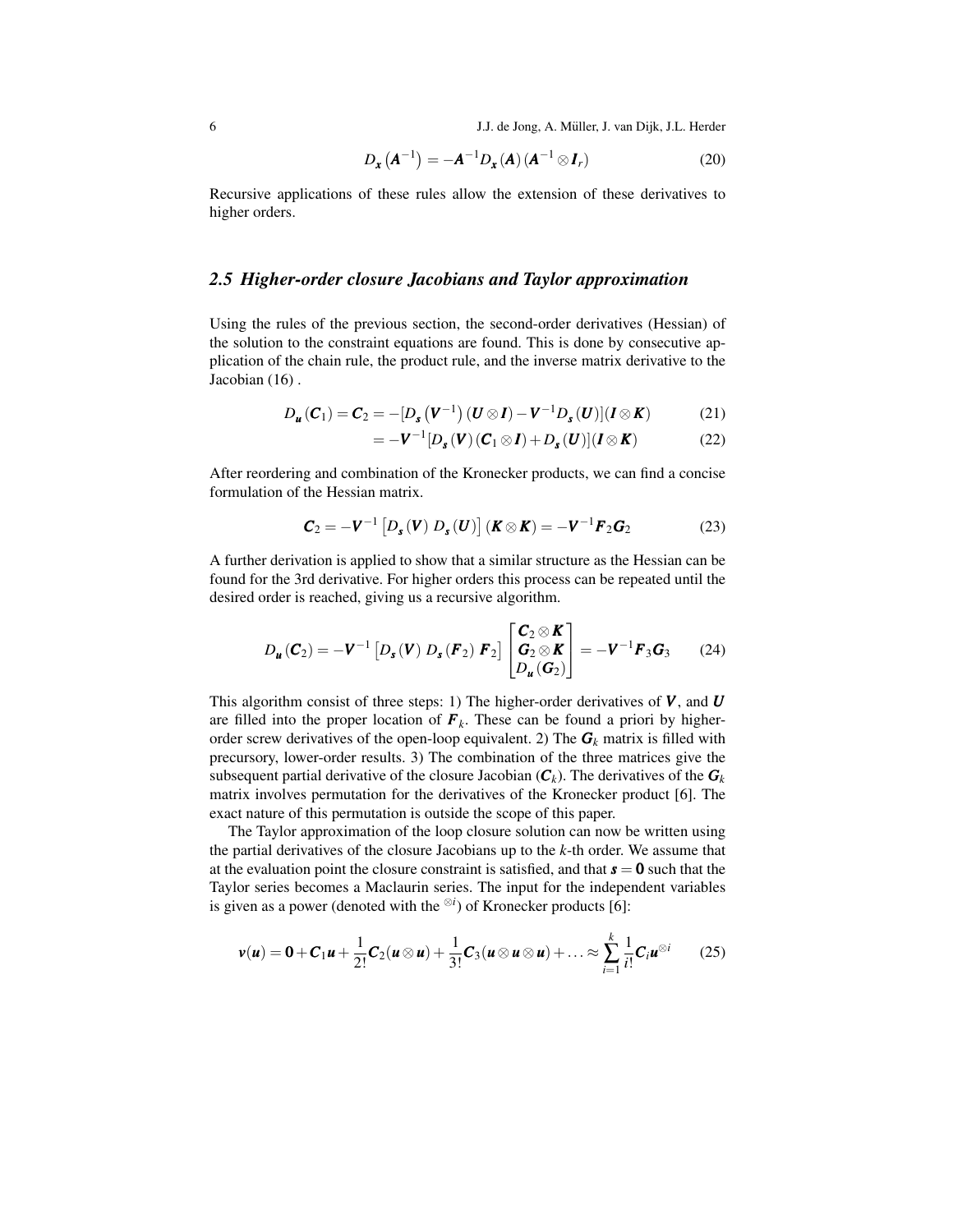## <span id="page-6-0"></span>*2.6 Approximate solution of a 5-bar mechanism*

The higher-order derivatives and Taylor expansion is applied to approximate the inverse kinematic model of a 5-bar mechanism. We choose to describe the 5-bar as a connection of two open chains (*a*, and *b*) with joints *q*1, *q*<sup>2</sup> and *q*3, *q*<sup>4</sup> respectively. The connection point is the end-effector  $x^0$ . This point has to satisfy the constraint equation from both sides  $(a, b)$  calculated using the connection point in the local frame  $(x^2 \text{ and } x^4)$ . The closure equation can be written as:

$$
\mathbf{x}_a^0 = \mathbf{H}_2^0(\mathbf{q}_{1,2})\mathbf{x}^2 \qquad \qquad \mathbf{x}_b^0 = \mathbf{H}_4^0(\mathbf{q}_{3,4})\mathbf{x}^4 \qquad \qquad f : \mathbf{0} = \begin{bmatrix} \mathbf{x}^0 - \mathbf{x}_a^0 \\ \mathbf{x}^0 - \mathbf{x}_b^0 \end{bmatrix} \tag{26}
$$

Using the end-effector coordinates ( $\mathbf{u} = \mathbf{x}^0$ ) as input and the 4 joint angles ( $\mathbf{v} =$  $[q_1 \dots q_4]^\top$  as output, the first-order partial derivatives of the closure equation become:

$$
D_{\boldsymbol{u}}(f) = \boldsymbol{U} = \begin{bmatrix} I \\ I \end{bmatrix} \quad D_{\boldsymbol{v}}(f) = \boldsymbol{V} = \begin{bmatrix} [\hat{\boldsymbol{t}}_1^0 \times] \boldsymbol{x}_a^0 \; [\hat{\boldsymbol{t}}_2^0 \times] \boldsymbol{x}_a^0 \; \mathbf{0} & \mathbf{0} \\ \mathbf{0} & \mathbf{0} & [\hat{\boldsymbol{t}}_3^0 \times] \boldsymbol{x}_b^0 \; [\hat{\boldsymbol{t}}_4^0 \times] \boldsymbol{x}_b^0 \end{bmatrix} \quad (27)
$$

The higher-order partial derivatives can be found by using the twist derivatives of [2.2](#page-2-0) and recursive equations of [2.5.](#page-5-0)

# 3 Results

The Taylor approximation, up to the 5-th order, is done for 200 positions of the end-effector  $(x^0)$  forming 4 trajectories through the workspace with the aim to find an approximation of the corresponding joint displacement of the joints  $(q_1 \ldots q_4)$ . For evaluation of the quality of the Taylor approximation, the end-effector position approximation from the left  $(x_a^0)$  and right  $(x_b^0)$  side are plotted together with input trajectories.

The result of the Taylor approximation [\(Figure 1\)](#page-7-6) shows that in a large portion of the workspace around the evaluation point  $(x^0 = 0)$  the approximation converges to input indicating a correct estimation of finite joint displacement. However, further from the evaluation point the accuracy is less as can be seen in the insert.

## 4 Discussion and conclusion

For the calculation of higher-order partial derivatives, this method uses Kronecker products of matrices, which can lead to very large matrices for larger systems and higher orders. This possibly poses practical limits on applicability of this procedure. Sparse matrices and the aggregation of mixed partial derivatives can be used to mit-